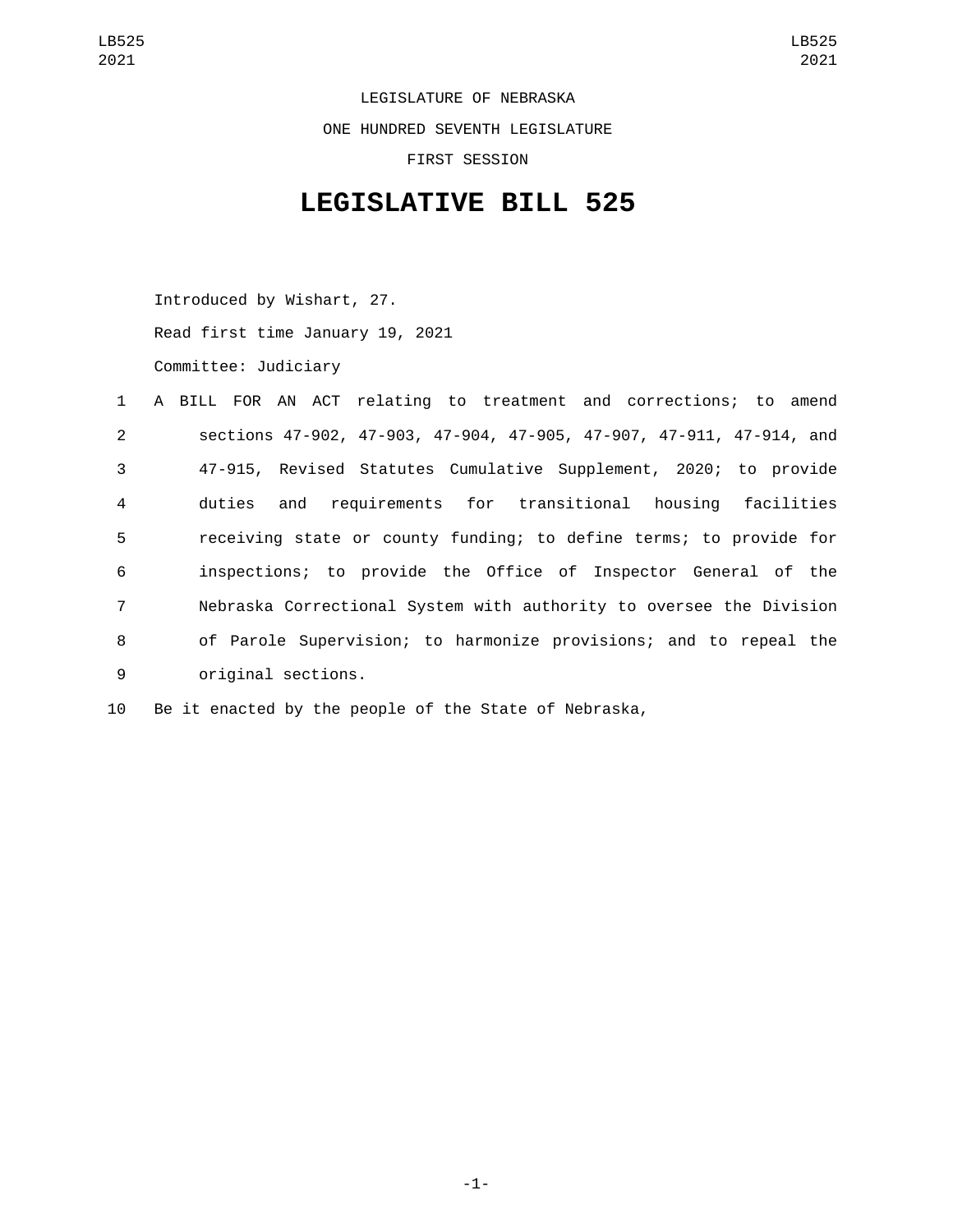| 1              | Section 1. (1) For purposes of this section:                              |
|----------------|---------------------------------------------------------------------------|
| $\overline{2}$ | (a) Community supervision means parole, post-release supervision, or      |
| 3              | probation or a similar program of supervision of an inmate of a prison or |
| 4              | jail or person recently released from a prison or jail;                   |
| 5              | (b) Community supervision agency means a county authority, the            |
| 6              | department, the Division of Parole Supervision, or the<br>Office<br>оf    |
| $\overline{7}$ | Probation Administration;                                                 |
| 8              | (c) County authority means the agency or person responsible for           |
| 9              | supervision of jail inmates or persons released from jail and under       |
| 10             | county supervision or responsible for paying for housing of persons       |
| 11             | recently released from jail;                                              |
| 12             | (d) Department means the Department of Correctional Services;             |
| 13             | (e) Provider means a person who operates a transitional housing           |
| 14             | facility;                                                                 |
| 15             | (f) Resident means a person on community supervision who is ordered       |
| 16             | to live in a transitional housing facility as a condition of community    |
| 17             | supervision or whose residence in a transitional housing facility is paid |
| 18             | for by a community supervision agency;                                    |
| 19             | (g) Transitional housing facility means a building that houses five       |
| 20             | more residents. Transitional housing facility does not include a<br>or    |
| 21             | substance abuse treatment center as defined in section 44-772.            |
| 22             | (2) A provider who receives money from the state or a county to           |
| 23             | house residents in a transitional housing facility shall:                 |
| 24             | (a) Abide by all zoning and occupancy standards of the jurisdiction       |
| 25             | in which it is located;                                                   |
| 26             | (b) Provide the community supervision agency with a phone number for      |
| 27             | a manager or supervisor of the provider who is accessible twenty-four     |
| 28             | hours a day, seven days a week. Such number shall also be provided to     |
| 29             | each resident, shall be posted in a conspicuous place within the          |
| 30             | transitional housing, and shall be posted in a conspicuous location on    |
| 31             | the exterior of the transitional housing that is visible to the public;   |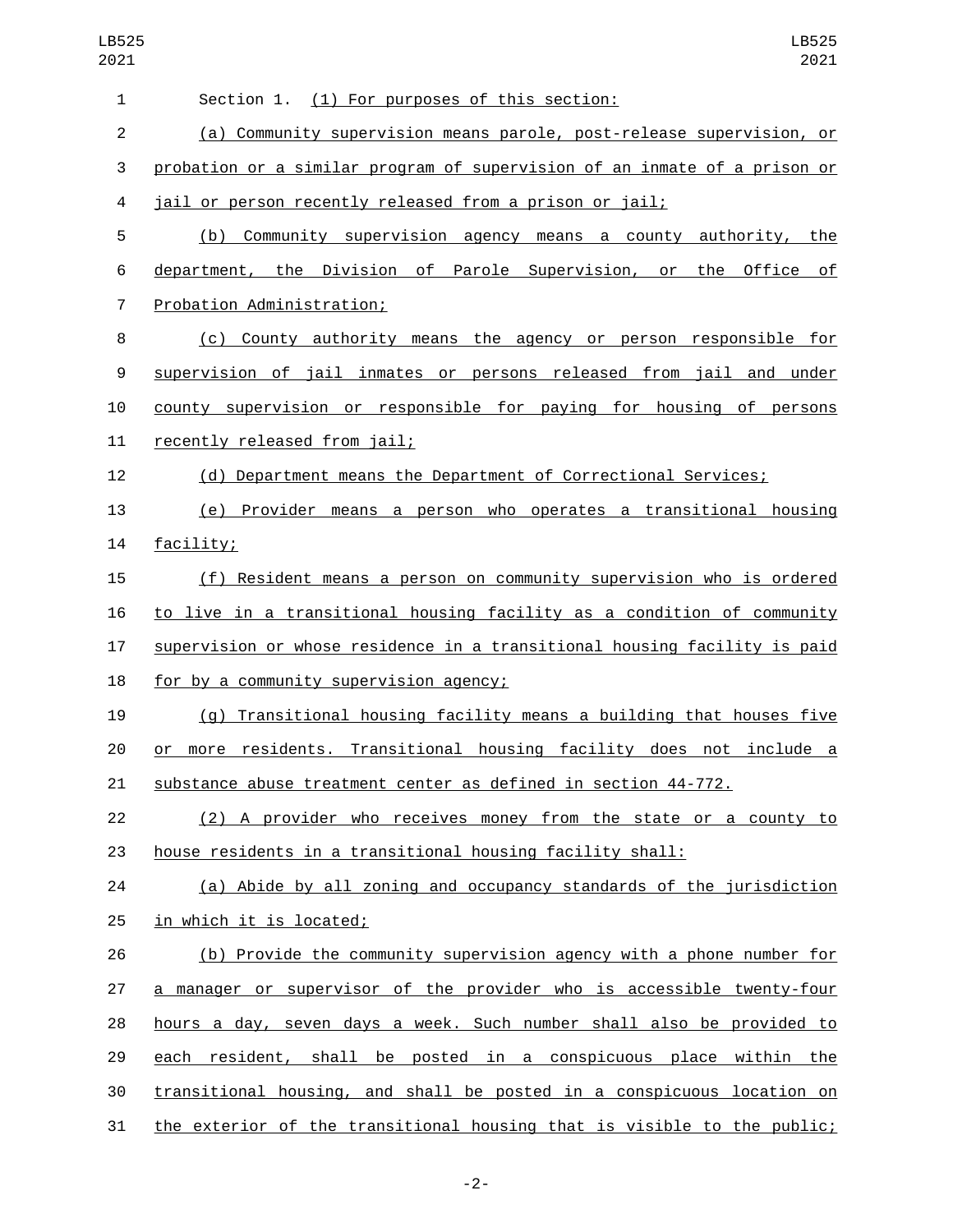| and |  |
|-----|--|
|     |  |

 (c) Post in a conspicuous location on the exterior of the transitional housing, in a location visible to the public, a sign indicating the occupancy limit of the transitional housing.

 (3) A community supervision agency or its employees, agents, or designees may enter and inspect a transitional housing facility at any time without prior notice if such agency has jurisdiction over a resident 8 of such facility or is paying for the housing of a resident of such 9 facility.

 Sec. 2. Section 47-902, Revised Statutes Cumulative Supplement, 11 2020, is amended to read:

47-902 (1) It is the intent of the Legislature to:

 (a) Establish a full-time program of investigation and performance review to provide increased accountability and oversight of the Nebraska 15 correctional system;

 (b) Assist in improving operations of the department, the Division of Parole Supervision, and the Nebraska correctional system;

 (c) Provide an independent form of inquiry for concerns regarding the actions of individuals and agencies responsible for the supervision and release of persons in the Nebraska correctional system. A lack of responsibility and accountability between individuals and private agencies in the current system make it difficult to monitor and oversee 23 the Nebraska correctional system; and

 (d) Provide a process for investigation and review in order to improve policies and procedures of the correctional system.

 (2) It is not the intent of the Legislature in enacting the Office of Inspector General of the Nebraska Correctional System Act to interfere with the duties of the Legislative Auditor or the Legislative Fiscal Analyst or to interfere with the statutorily defined investigative responsibilities or prerogatives of any officer, agency, board, bureau, commission, association, society, or institution of the executive branch

-3-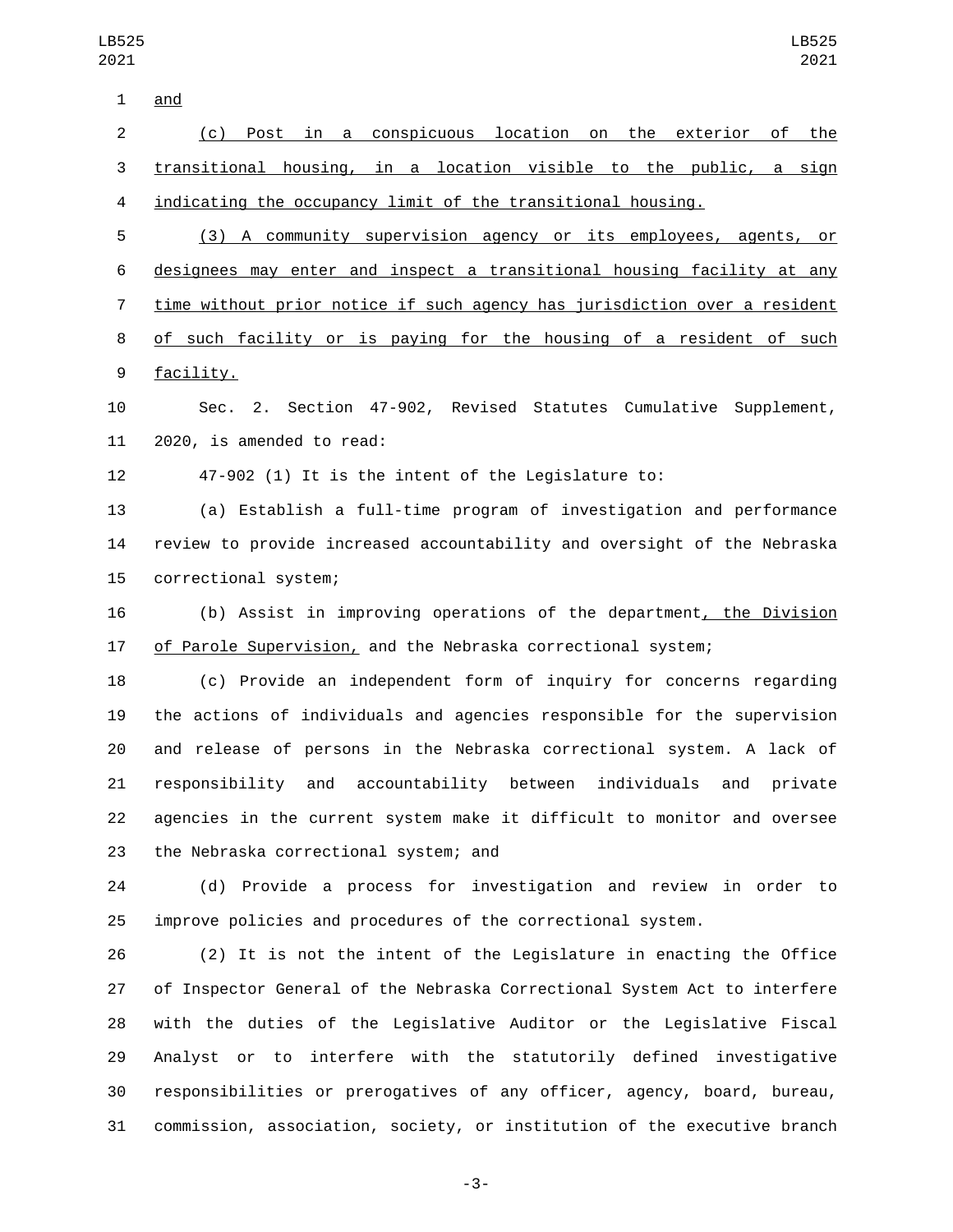of state government, except that the act does not preclude an inquiry on the sole basis that another agency has the same responsibility. The act shall not be construed to interfere with or supplant the responsibilities or prerogatives of the Governor to investigate, monitor, and report on the activities of the agencies, boards, bureaus, commissions, associations, societies, and institutions of the executive branch under 7 his or her administrative direction.

 Sec. 3. Section 47-903, Revised Statutes Cumulative Supplement, 9 2020, is amended to read:

 47-903 For purposes of the Office of Inspector General of the Nebraska Correctional System Act, the following definitions apply:

 (1) Administrator means a person charged with administration of a program, an office, or a division of the department or the Division of Parole Supervision or administration of a private agency;

(2) Department means the Department of Correctional Services;

(3) Director means the Director of Correctional Services;

 (3) (4) Division of Parole Supervision means the division created 18 pursuant to section 83-1,100;

 (4) (5) Inspector General means the Inspector General of the Nebraska Correctional System appointed under section 47-904;

21  $(5)$   $(6)$  Malfeasance means a wrongful act that the actor has no legal right to do or any wrongful conduct that affects, interrupts, or 23 interferes with performance of an official duty;

(6) (7) Management means supervision of subordinate employees;

25 (7) (8) Misfeasance means the improper performance of some act that 26 a person may lawfully do;

 (8) (9) Obstruction means hindering an investigation, preventing an investigation from progressing, stopping or delaying the progress of an investigation, or making the progress of an investigation difficult or slow;30

(9) (10) Office means the office of Inspector General of the

-4-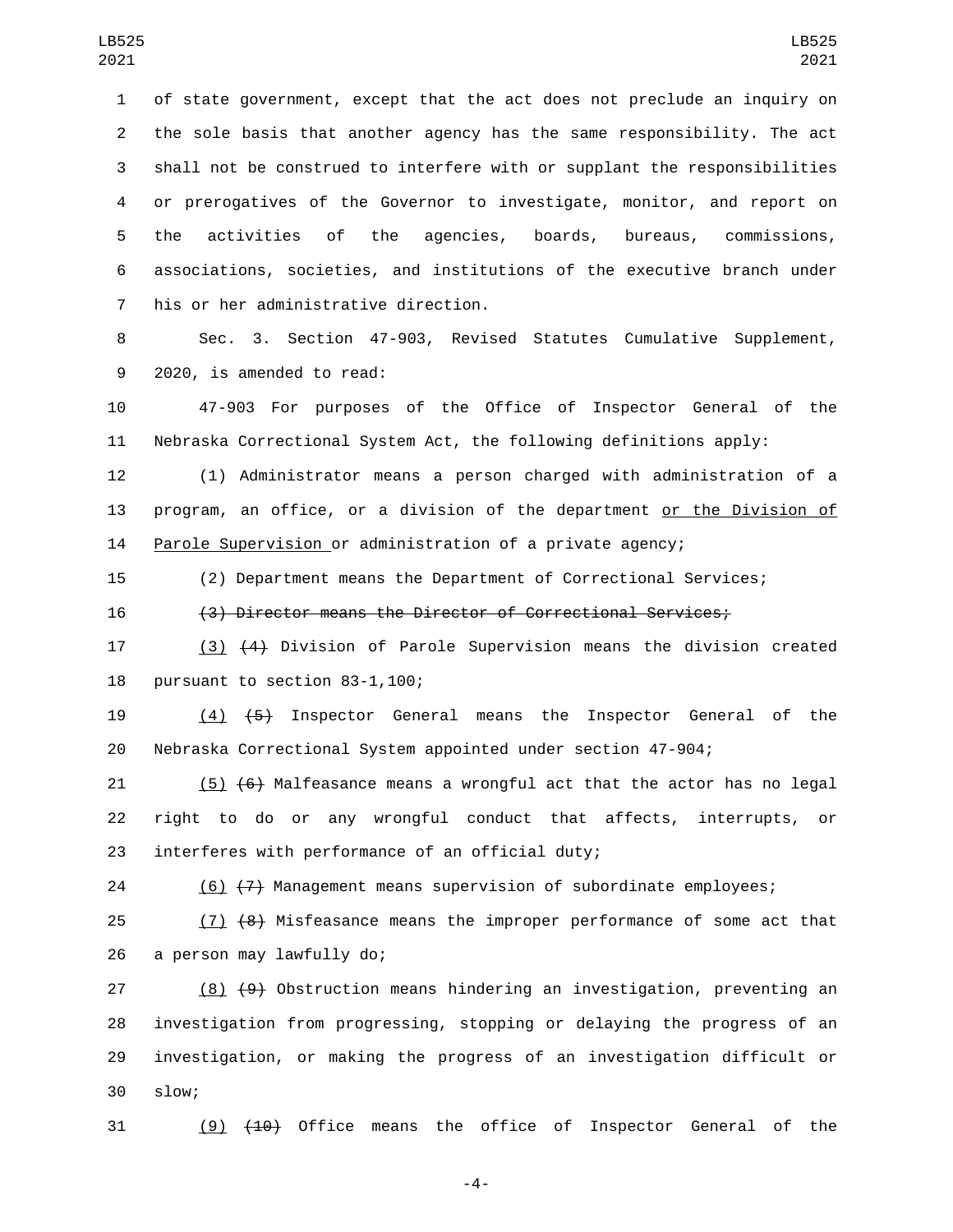Nebraska Correctional System and includes the Inspector General and other 2 employees of the office;

 (10) (11) Private agency means an entity that contracts with the department or the Division of Parole Supervision or contracts to provide 5 services to another entity that contracts with the department or the 6 division; and

 (11) (12) Record means any recording in written, audio, electronic transmission, or computer storage form, including, but not limited to, a draft, memorandum, note, report, computer printout, notation, or message, and includes, but is not limited to, medical records, mental health records, case files, clinical records, financial records, and 12 administrative records.

 Sec. 4. Section 47-904, Revised Statutes Cumulative Supplement, 2020, is amended to read:

 47-904 (1) The office of Inspector General of the Nebraska Correctional System is created within the office of Public Counsel for the purpose of conducting investigations, audits, inspections, and other reviews of the Nebraska correctional system. The Inspector General shall be appointed by the Public Counsel with approval from the chairperson of the Executive Board of the Legislative Council and the chairperson of the 21 Judiciary Committee of the Legislature.

 (2) The Inspector General shall be appointed for a term of five years and may be reappointed. The Inspector General shall be selected without regard to political affiliation and on the basis of integrity, capability for strong leadership, and demonstrated ability in accounting, auditing, financial analysis, law, management, public administration, investigation, or criminal justice administration or other closely related fields. No former or current executive or manager of the 29 department or the Division of Parole Supervision shall be appointed Inspector General within five years after such former or current 31 executive's or manager's period of service with the department or

-5-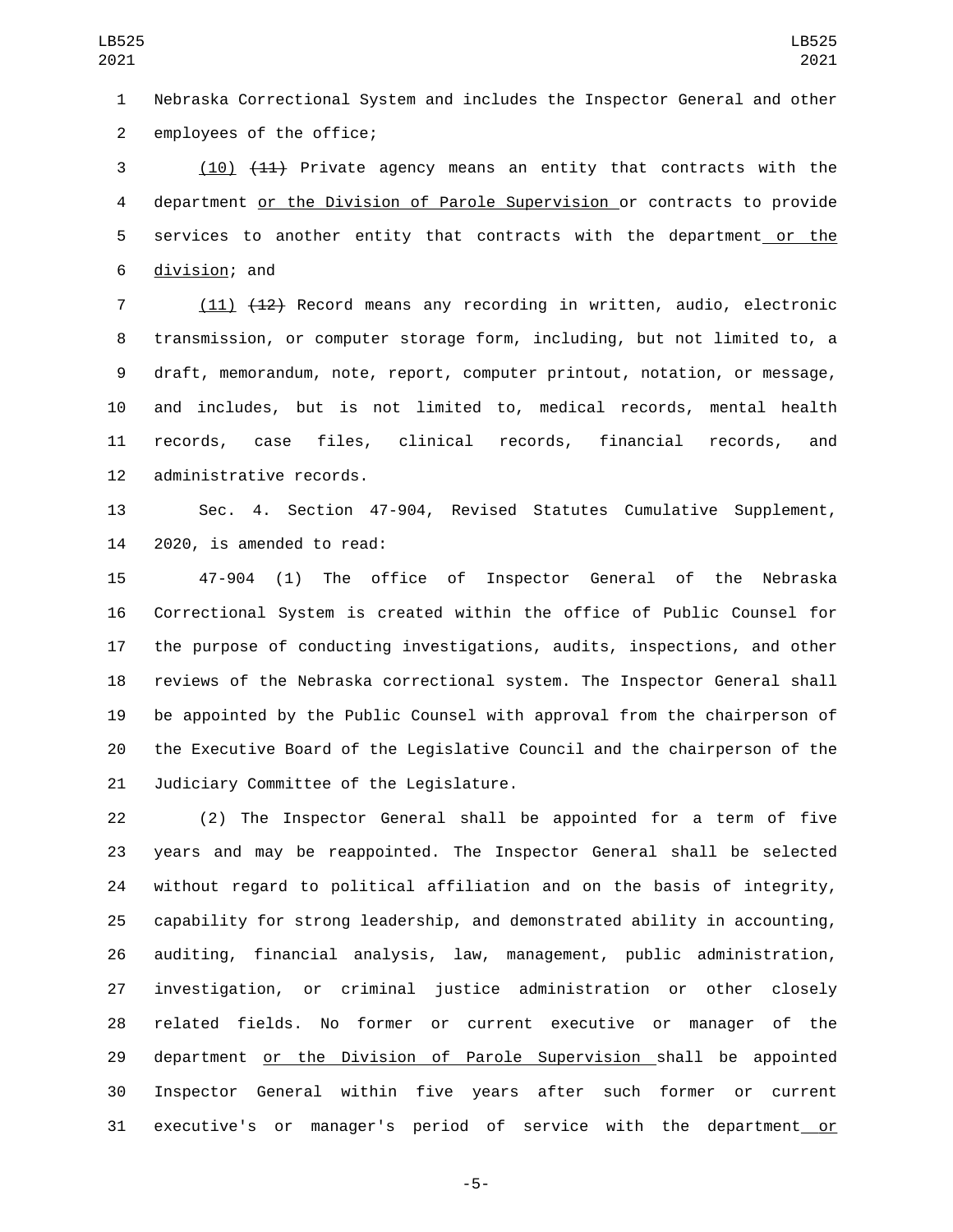division. Not later than two years after the date of appointment, the Inspector General shall obtain certification as a Certified Inspector General by the Association of Inspectors General, its successor, or another nationally recognized organization that provides and sponsors educational programs and establishes professional qualifications, certifications, and licensing for inspectors general. During his or her employment, the Inspector General shall not be actively involved in 8 partisan affairs.

 (3) The Inspector General shall employ such investigators and support staff as he or she deems necessary to carry out the duties of the office within the amount available by appropriation through the office of Public Counsel for the office of Inspector General of the Nebraska Correctional System. The Inspector General shall be subject to the control and supervision of the Public Counsel, except that removal of the Inspector General shall require approval of the chairperson of the Executive Board of the Legislative Council and the chairperson of the 17 Judiciary Committee of the Legislature.

 Sec. 5. Section 47-905, Revised Statutes Cumulative Supplement, 2020, is amended to read:

47-905 (1) The office shall investigate:20

 (a) Allegations or incidents of possible misconduct, misfeasance, malfeasance, or violations of statutes or of rules or regulations of the department or the Division of Parole Supervision by an employee of or a 24 person under contract with the department, the division, or a private agency; and

 (b) Death or serious injury in private agencies, department correctional facilities, and other programs and facilities licensed by or under contract with the department or the Division of Parole Supervision. The department and division shall report all cases of death or serious injury of a person in a private agency, department correctional facility or program, or other program or facility licensed by the department or

-6-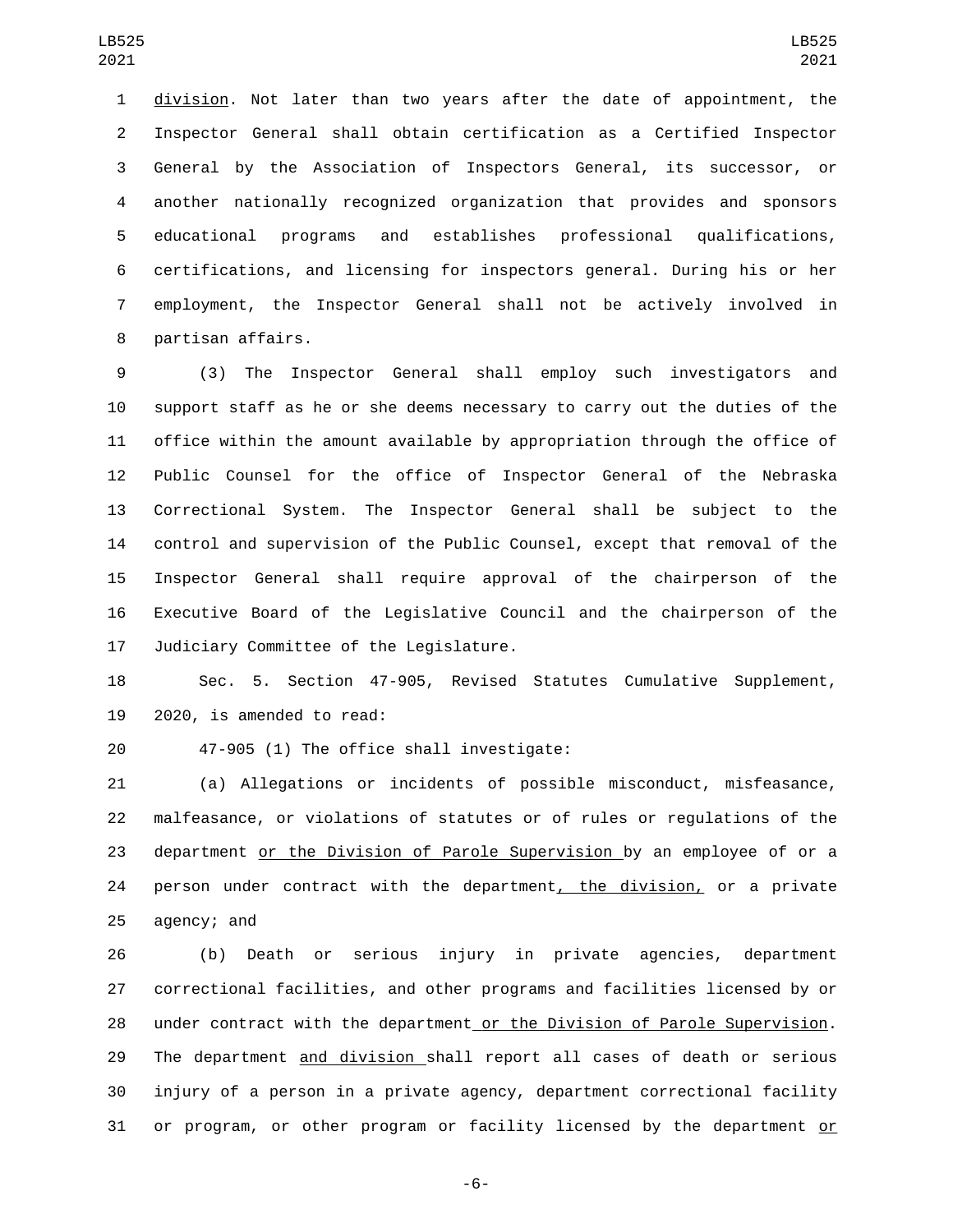division to the Inspector General as soon as reasonably possible after the department or division learns of such death or serious injury. The department and division shall also report all cases of the death or serious injury of an employee when acting in his or her capacity as an employee of the department or division as soon as reasonably possible after the department or division learns of such death or serious injury. The department and division shall also report all cases when an employee is hospitalized in response to an injury received when acting in his or her capacity as an employee of the department or division as soon as reasonably possible after the department or division learns of such hospitalization. For purposes of this subdivision, serious injury means an injury which requires urgent and immediate medical treatment and 13 restricts the injured person's usual activity.

 (2) Any investigation conducted by the Inspector General shall be independent of and separate from an investigation pursuant to sections 23-1821 to 23-1823.16

 (3) Notwithstanding the fact that a criminal investigation, a criminal prosecution, or both are in progress, all law enforcement agencies and prosecuting attorneys shall cooperate with any investigation conducted by the Inspector General and shall, immediately upon request by the Inspector General, provide the Inspector General with copies of all law enforcement reports which are relevant to the Inspector General's investigation. All law enforcement reports which have been provided to the Inspector General pursuant to this section are not public records for purposes of sections 84-712 to 84-712.09 and shall not be subject to discovery by any other person or entity. Except to the extent that disclosure of information is otherwise provided for in the Office of Inspector General of the Nebraska Correctional System Act, the Inspector General shall maintain the confidentiality of all law enforcement reports received pursuant to its request under this section. Law enforcement agencies and prosecuting attorneys shall, when requested by the Inspector

-7-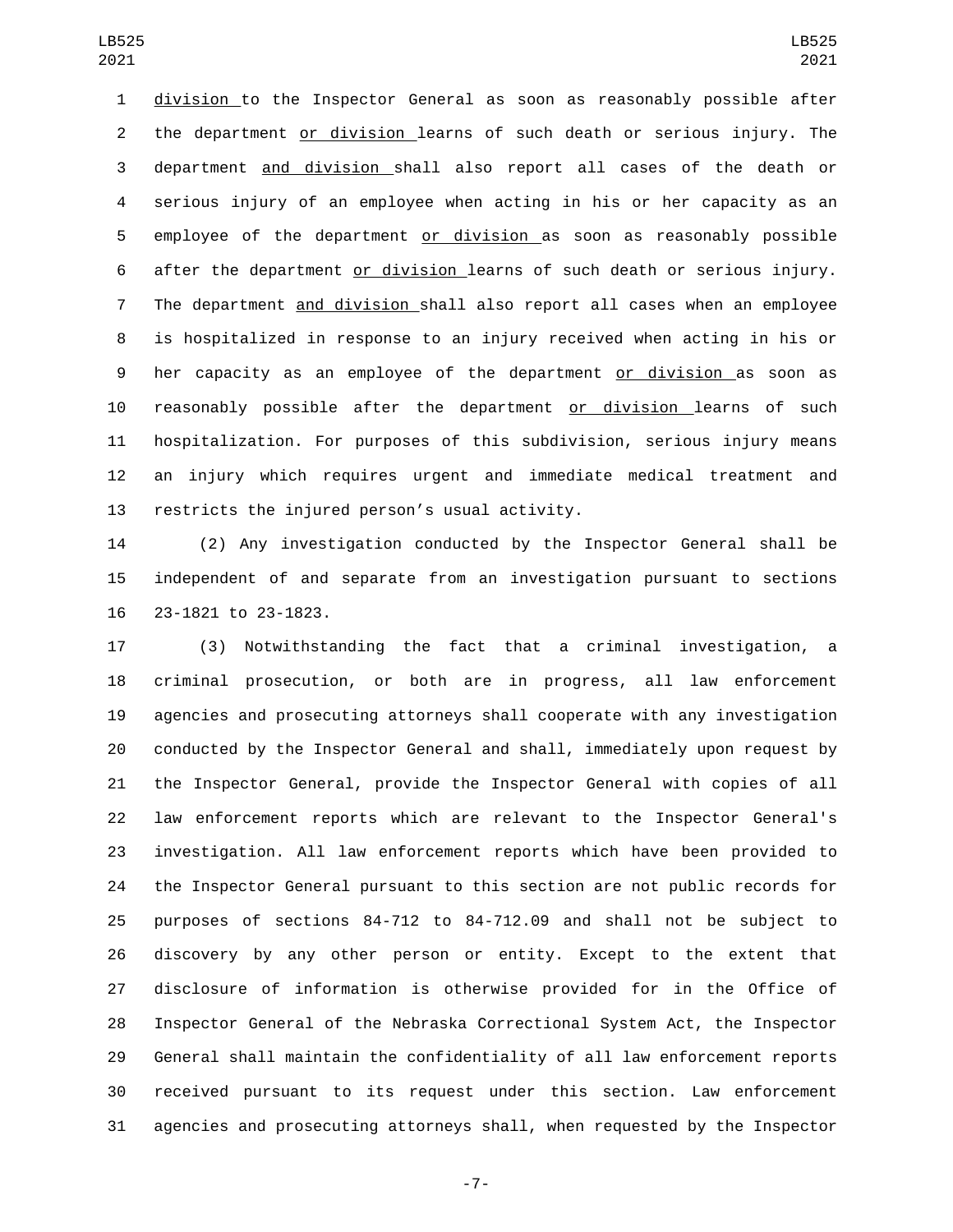General, collaborate with the Inspector General regarding all other information relevant to the Inspector General's investigation. If the Inspector General in conjunction with the Public Counsel determines it appropriate, the Inspector General may, when requested to do so by a law enforcement agency or prosecuting attorney, suspend an investigation by the office until a criminal investigation or prosecution is completed or has proceeded to a point that, in the judgment of the Inspector General, reinstatement of the Inspector General's investigation will not impede or infringe upon the criminal investigation or prosecution.

 Sec. 6. Section 47-907, Revised Statutes Cumulative Supplement, 11 2020, is amended to read:

 47-907 (1) Complaints to the office may be made in writing. A complaint shall be evaluated to determine if it alleges possible misconduct, misfeasance, malfeasance, or violation of a statute or of rules and regulations of the department or the Division of Parole Supervision by an employee of or a person under contract with the 17 department<u>, the division,</u> or a private agency. All complaints shall be evaluated to determine whether a full investigation is warranted.

 (2) The office shall not conduct a full investigation of a complaint 20 unless:

 (a) The complaint alleges misconduct, misfeasance, malfeasance, or violation of a statute or of rules and regulations of the department or 23 division;

 (b) The complaint is against a person within the jurisdiction of the 25 office; and

 (c) The allegations can be independently verified through 27 investigation.

 (3) The Inspector General shall determine within fourteen days after receipt of a complaint whether the office will conduct a full investigation.30

(4) When a full investigation is opened on a private agency that

-8-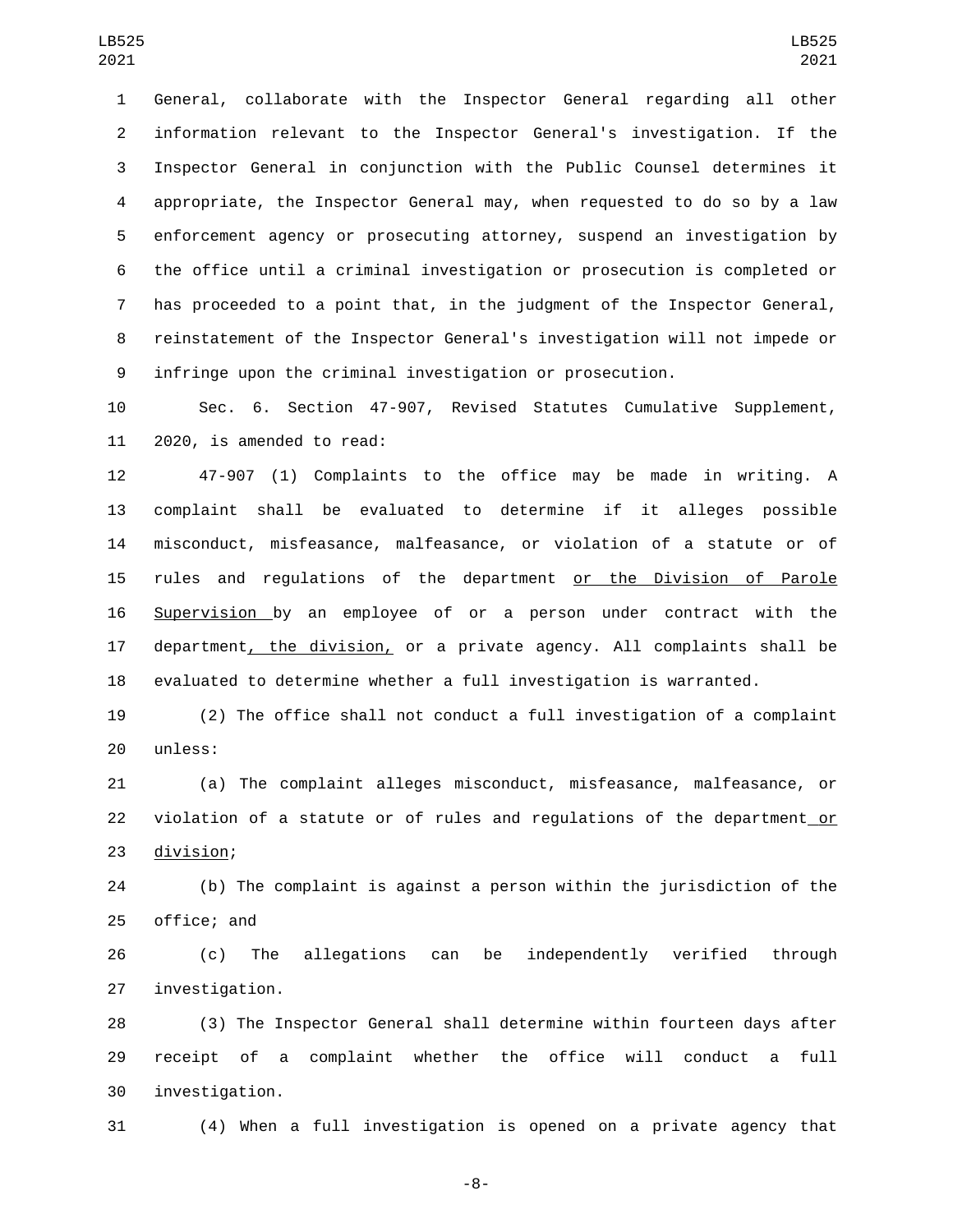contracts with the department or division, the Inspector General shall give notice of such investigation to the department or division.

 Sec. 7. Section 47-911, Revised Statutes Cumulative Supplement, 4 2020, is amended to read:

 47-911 (1) In conducting investigations, the office shall access all relevant records through subpoena, compliance with a request by the office, and voluntary production. The office may request or subpoena any record necessary for the investigation from the department, the Division of Parole Supervision, or a private agency that is pertinent to an investigation. All case files, licensing files, medical records, financial and administrative records, and records required to be maintained pursuant to applicable licensing rules shall be produced for review by the office in the course of an investigation.

(2) Compliance with a request of the office includes:

(a) Production of all records requested;15

 (b) A diligent search to ensure that all appropriate records are 17 included; and

 (c) A continuing obligation to immediately forward to the office any relevant records received, located, or generated after the date of the 20 request.

 (3) The office shall seek access in a manner that respects the dignity and human rights of all persons involved, maintains the integrity 23 of the investigation, and does not unnecessarily disrupt department or division programs or services. When advance notice to an administrator or his or her designee is not provided, the office investigator shall, upon arrival at the facility departmental office, bureau, or division or 27 private agency, request that an onsite employee notify the administrator or his or her designee of the investigator's arrival.

 (4) When circumstances of an investigation require, the office may make an unannounced visit to a departmental office, bureau, or division, a department correctional facility, or a private agency to request

-9-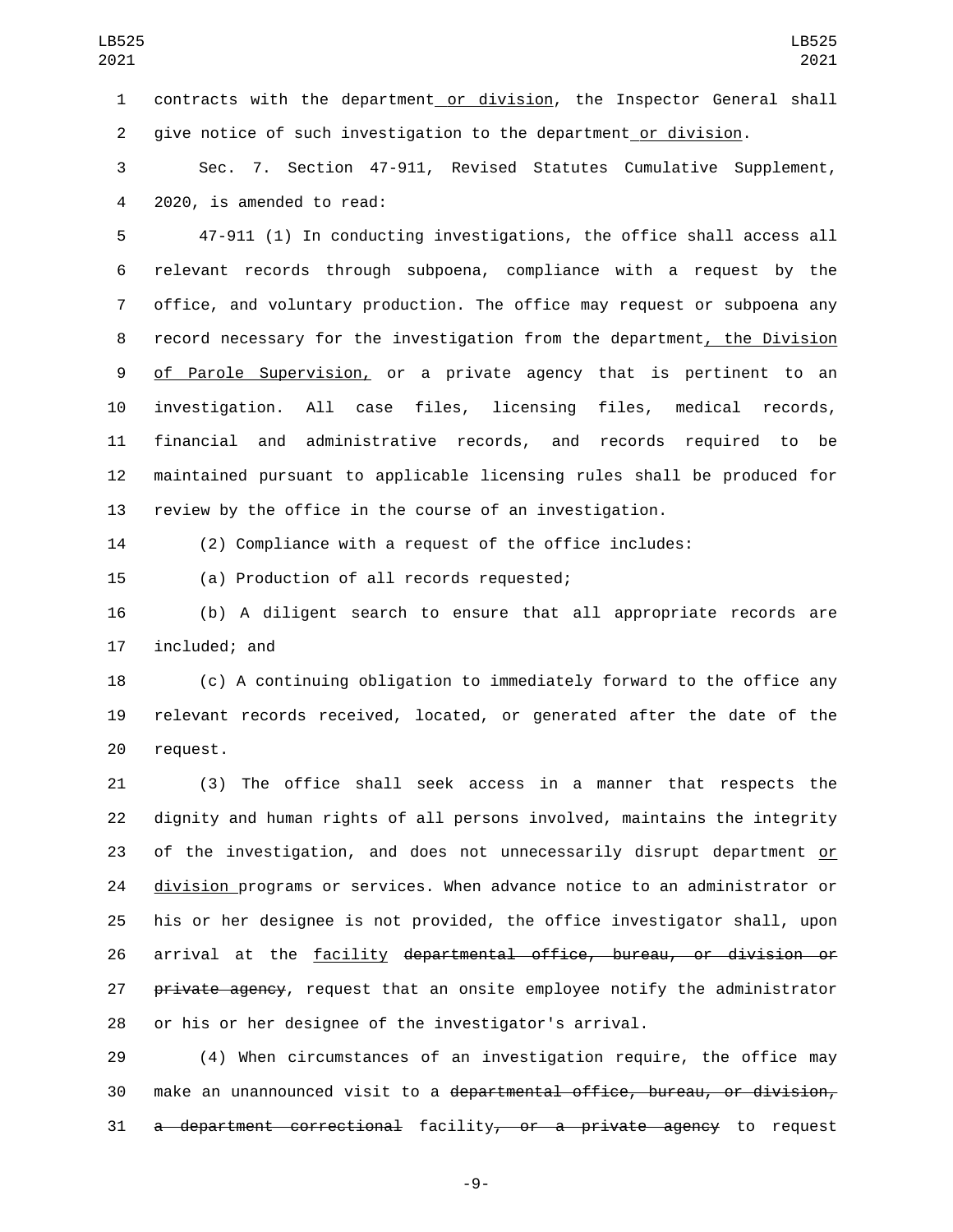1 records relevant to an investigation.

 (5) A responsible individual or an administrator may be asked to sign a statement of record integrity and security when a record is secured by request as the result of a visit by the office, stating:

LB525 

 (a) That the responsible individual or the administrator has made a diligent search of the office, bureau, division, private agency, or 7 department correctional facility to determine that all appropriate records in existence at the time of the request were produced;

 (b) That the responsible individual or the administrator agrees to immediately forward to the office any relevant records received, located, 11 or generated after the visit;

 (c) The persons who have had access to the records since they were 13 secured; and

 (d) Whether, to the best of the knowledge of the responsible individual or the administrator, any records were removed from or added 16 to the record since it was secured.

 (6) The office shall permit a responsible individual, an administrator, or an employee of a departmental office, bureau, or division, a private agency, or a department correctional facility to make photocopies of the original records within a reasonable time in the presence of the office for purposes of creating a working record in a 22 manner that assures confidentiality.

 (7) The office shall present to the responsible individual or the 24 administrator or other employee of the departmental office, bureau, or division, private agency, or department correctional facility a copy of the request, stating the date and the titles of the records received.

 (8) If an original record is provided during an investigation, the office shall return the original record as soon as practical but no later than ten working days after the date of the compliance request.

 (9) All investigations conducted by the office shall be conducted in a manner designed to ensure the preservation of evidence for possible use

-10-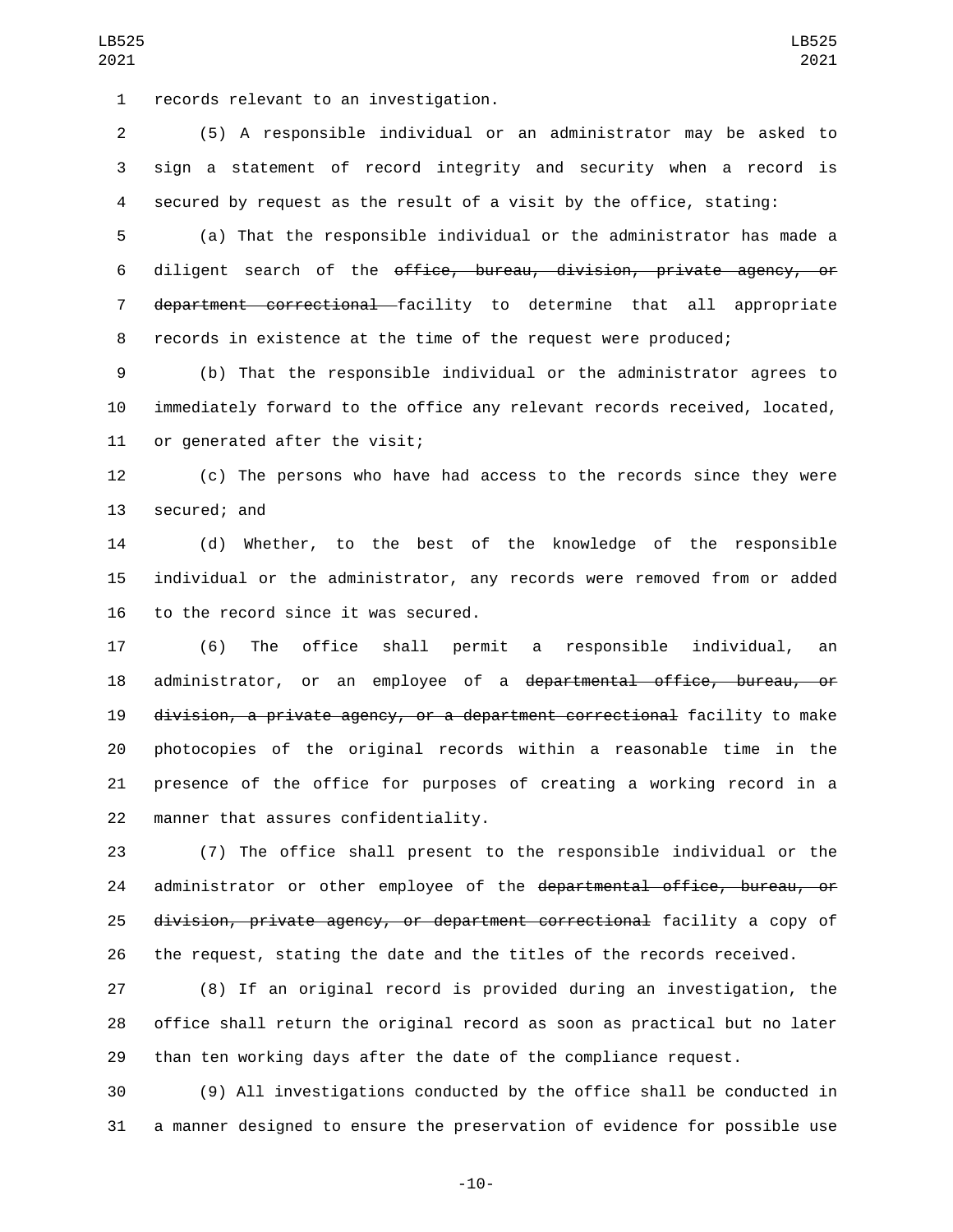1 in a criminal prosecution.

 (10) For purposes of this section, facility means any office, bureau, division, or facility of the department, the Division of Parole 4 Supervision, or a private agency.

 Sec. 8. Section 47-914, Revised Statutes Cumulative Supplement, 2020, is amended to read:6

 47-914 (1) The Inspector General's report of an investigation of the department or the Division of Parole Supervision shall be in writing to the Public Counsel and shall contain recommendations. The report may recommend systemic reform or case-specific action, including a recommendation for discharge or discipline of employees or for sanctions against a private agency. All recommendations to pursue discipline shall be in writing and signed by the Inspector General. A report of an investigation shall be presented to the Director of Correctional Services 15 or the Director of Supervision and Services, as applicable, director within fifteen days after the report is presented to the Public Counsel.

 (2) Any person receiving a report under this section shall not further distribute the report or any confidential information contained in the report. The report shall not be distributed beyond the parties except through the appropriate court procedures to the judge.

 (3) A report that identifies misconduct, misfeasance, malfeasance, violation of statute, or violation of rules and regulations by an 23 employee of the department<u>, the Division of Parole Supervision,</u> or a private agency that is relevant to providing appropriate supervision of an employee may be shared with the employer of such employee. The employer may not further distribute the report or any confidential 27 information contained in the report.

 Sec. 9. Section 47-915, Revised Statutes Cumulative Supplement, 29 2020, is amended to read:

 47-915 (1) Within fifteen days after a report is presented to the Director of Correctional Services or the Director of Supervision and

-11-